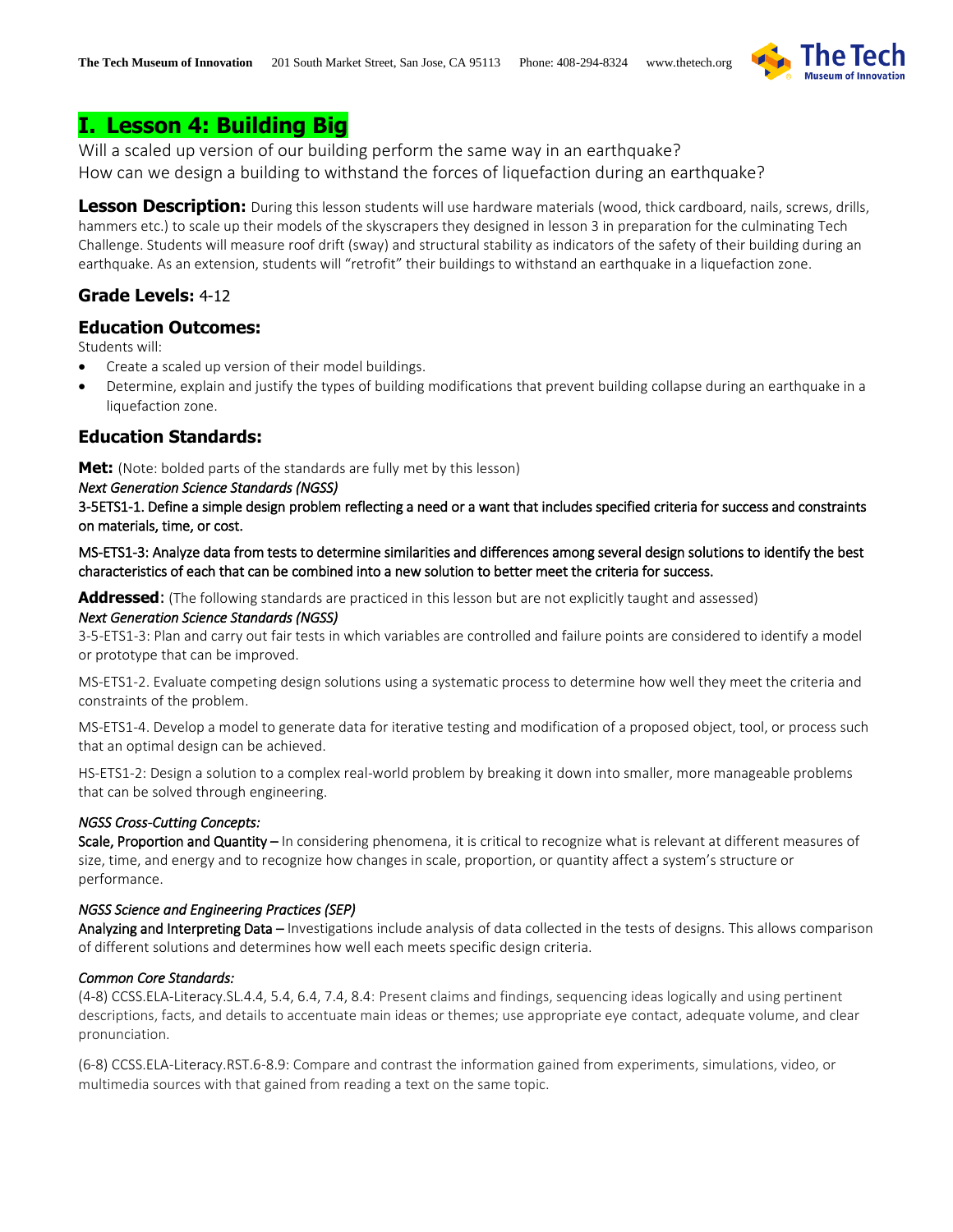

# **II. Advanced Prep & Set-Up for Lesson**

# **Scaled Up Skyscraper Design Challenge Materials**

### *Materials*

*NOTE: The following materials are suggestions of the types of materials needed for the lesson. Feel free to modify the following list to easily accessible materials. In general, you will need:*

- Adhesives and attaching materials (glue, tape, rubber bands, paper clips, nails, screws etc.)
- Different types of corrugated cardboard, wood, plastic or sheet metal
- Weights that can be used to load test materials (Suggested weight is % pint water bottle filled with sand. You will need 5 per group. Other objects approximately 1 pound in weight can also be used).
- Team journals from the previous lesson.

### *Sample Materials*

- Safety goggles/glasses
- Wood (wooden dowels approx.  $\frac{1}{4}$   $\frac{1}{2}$  in. diameter, 7-8 in. squares, 1-2 in cubes, rectangular pieces 8 in x 10 in, popsicle sticks)
- Corrugated cardboard (approximately  $3/16^{th}$  in of an inch thick cut into 10 in x 10 in or 10 in x 12 in pieces)
- Foam core  $(3/16^{th}$  in of an inch thick cut into 10 in x 10 in or 10 in x 12 in pieces)
- Screws (variety of sizes so that they can attach the different types of wood, foam core or cardboard)
- Drill bits that match the size of the screws.
- Nails (variety of sizes so that they can attach the different types of wood, foam core or cardboard)
- Hand saws (one per supervised group)
- Rulers (one per group)
- Protractors (one per group)
- Pencils
- Glue guns (one per group)
- Hammer (one per group)
- 1 power drill
- One hand drill per group
- Masking tape
- String
- Clamps to hold materials to a table for construction and shake table for testing (at least 4)
- Structures from lesson 3 challenge

### *Load Bearing Test Station (optional)*

- Students may want to do some materials testing. As such you may want to include a load bearing test station.
- See Lesson 2 Section II Load Bearing Test Set Up for set up of this station.

# Shake table materials and set-up

### *Materials*

- Cardboard (Any type. Needs to be cut into 6 inch x 6 inch pieces. One piece per group).
- Pencil (one per group)
- Blank white paper (one sheet per group)
- Ruler (one per group)
- Tape
- Rubber bouncing ball (medium size) *optional*
- Plastic Gatorade bottle caps (3-5) *optional*
- Large rubber bands medium thickness (2) *optional*
- Two hand clamps to attach the buildings to the shake table OR thumbtacks (case of 500) - *optional*
- For a details on building a large scale shake table See The Tech Challenge 2015 Rig plans [http://thetechchallenge.thetech.org/challenge/Tes](http://thetechchallenge.thetech.org/challenge/Test%20Rig) [t%20Rig](http://thetechchallenge.thetech.org/challenge/Test%20Rig) Building plans will be posted on Oct. 25, 2014.

### *Station Set-up*

Set up one station for each group as follows:

- Place a variety of materials at each group's station (5 per station).
- Place 5 sand-filled water bottles at each station (or other 2-pound weights).

# Facilitator Note:

Having a variety of materials is necessary to give students more flexibility in their designs. A variety of thickness and lengths of wood and/or corrugated cardboard work best for this lesson.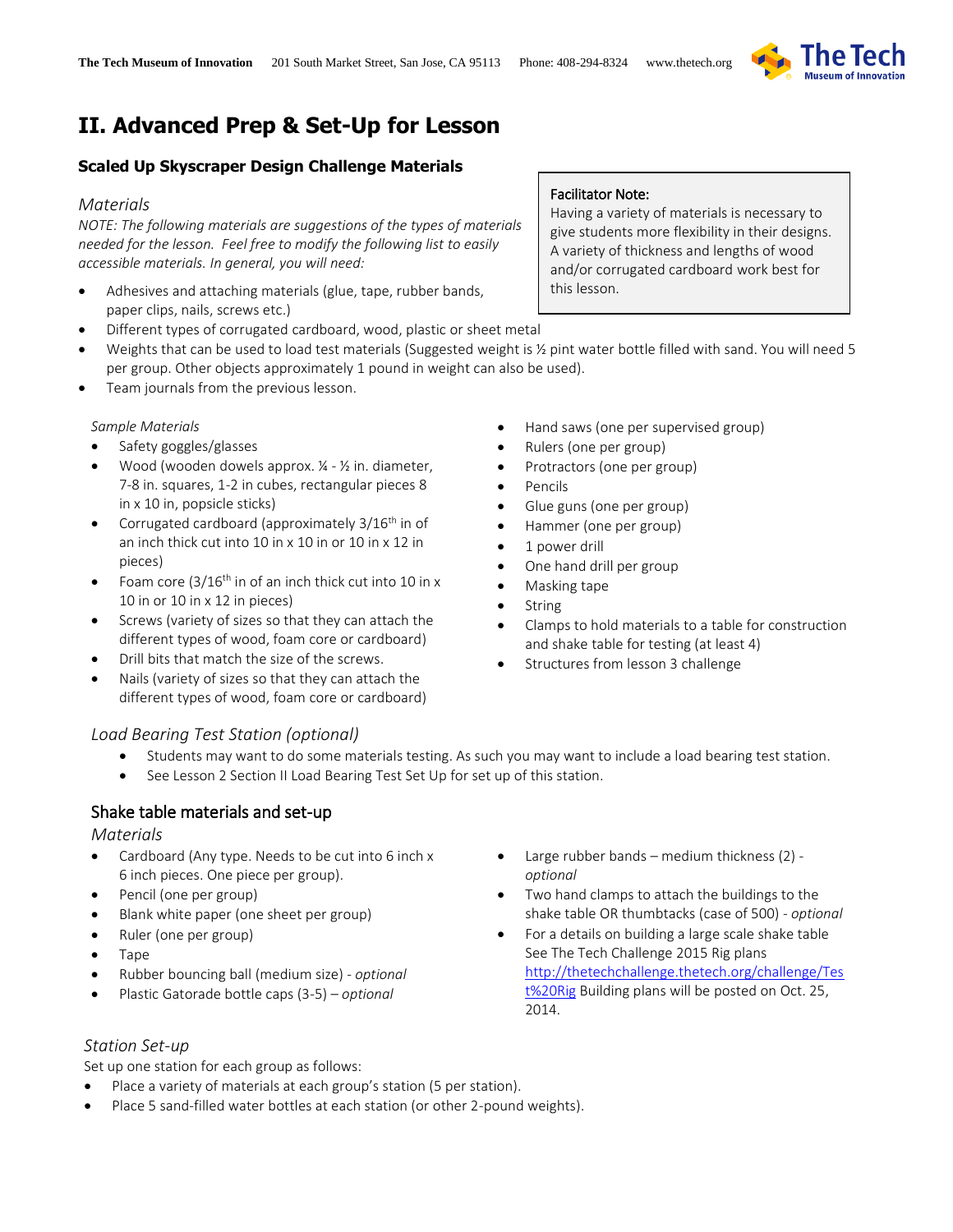

# Roof Drift Test Materials and Set-Up

- To measure roof drift tape a piece of white paper to the wall at the approximate height of the highest point of a model skyscraper.
- Students will have to tape a pencil to the top of their building so that when it shakes it makes a marking on the white paper.
- Measuring the length of the line the pencil makes while shaking, will give a roof drift measurement for that building.

# **Designing for Liquefaction Challenge Materials and Set-Up**

*Materials*

- 12 quart dish tub (any size that can fit the foundation of 8 inch x 8 inch building)
- Tanbark (enough to fill the tub half way).

## *Set-up*

- Fill the dish tub half full with tan bark.
- Place the dish tub on to the shake table.



# **Alternative Liquefaction Challenge Materials and Set-Up**

*Materials*

- 12 quart dish tub (any size that can fit the foundation of 8 inch x 8 inch building).
- Sand (enough to fill the dish tub 1/2 way).
- Water (enough water to fill the dish tub so that there is 2 inches of water above the sand line).

# *Set-up*

- Fill the dish tub half full with sand.
- Pour the water into the dish tub so that you get a ½ inch of standing water at the top of the sand layer.
- Gently shake the tub for about 45 seconds and then let the tub sit for 3 minutes.
- Decant (carefully drain) the top layer of water out of the tub.
- Place the dish tub on to the shake table.

# Facilitator Note:

This is the same set up found in Lesson 3, Section II, Shake Table and Roof Drift Test Set-up. Please note that the shake table rig in this challenge is larger and more powerful.

# Facilitator Note:

Using this liquefaction shake table is messy but useful. The shaking will cause the water in the soil to rise to the surface and cause the building to sink and/or slide around. This is what happens during actual liquefaction.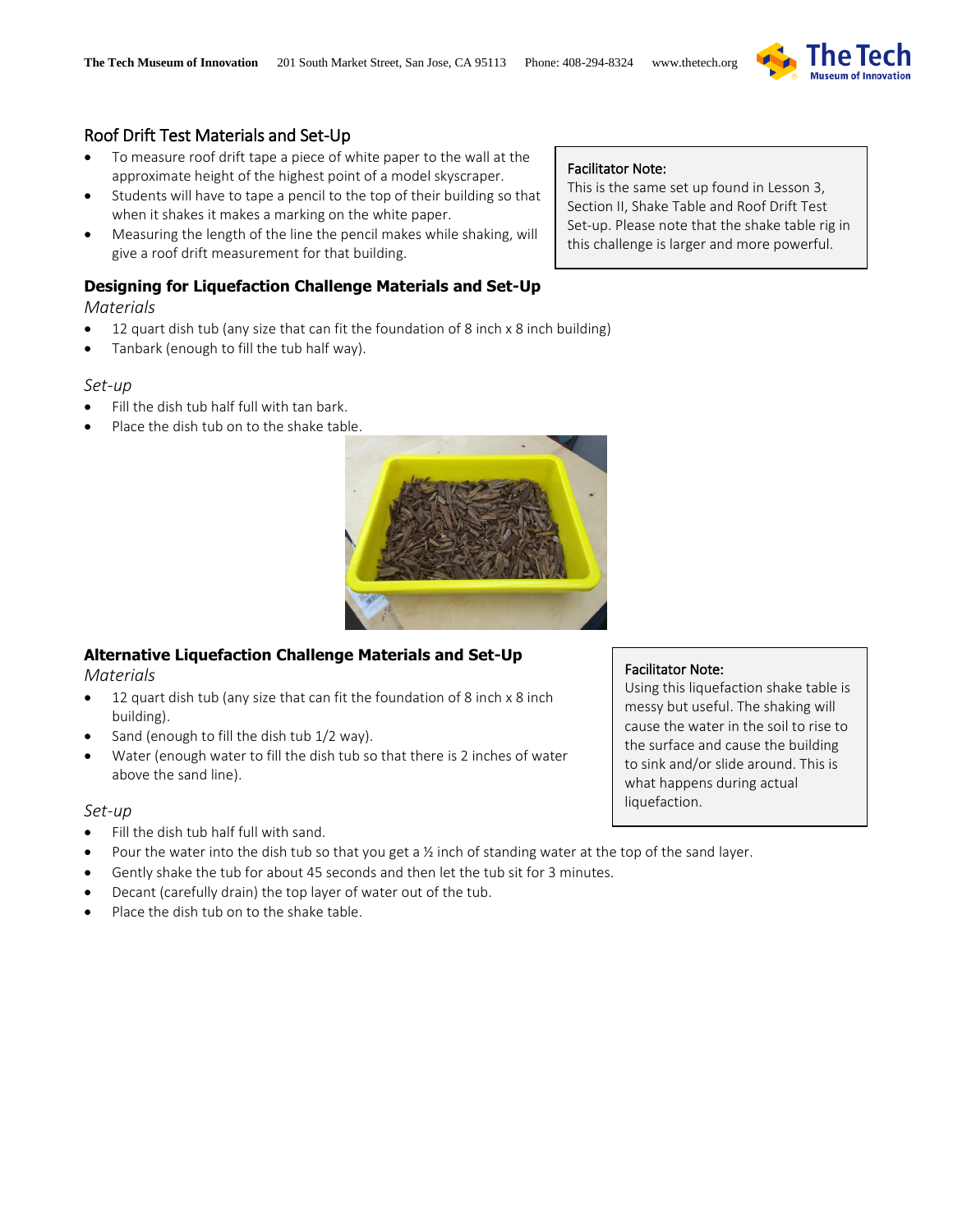



# **III. Building Big Lesson Guide**

**Guiding Questions:** Will a scaled up version of our building perform the same way in an earthquake? How can we design a building to withstand the forces of liquefaction during an earthquake?

## **A. Lesson Introduction (15 – 20 Minutes)**

- 1. Discuss scale and building to scale. Some talking points and questions might include:
	- A scale model is usually a smaller model of an actual building. This model is proportionate to the actual building size. For example before building a soccer stadium, engineers could design a model that has parts that are  $1/100$ <sup>th</sup> the size of the actual stadium.

#### Facilitator Note:

Scaling up is an important skill to prepare for the larger culminating Tech Challenge. It also gives students a great sense of accomplishment and self confidence when they learn how to build with tools.

- Engineers may test models of different sizes. For example, they might start with a very small model and then build a larger model. Why might they do this?
- Do you think models of different sizes will behave exactly the same way? Why or why not?
- While models help to give us an idea of how one material, shape, etc. might perform compared to another, it is impossible to fully model the exact conditions of the final building.
- What variables can change as you scale up? (Larger structures have more mass/ have to support more building load. The amount of shaking of an actual earthquake can have more devastating effects on more massive structures. Materials may not perform the same when supporting these larger masses.)
- 2. Introduce the Scaled Up Skyscraper Design Challenge. Some of the information you might share could include:
	- Students will "scale-up" their buildings. Scaling up means that students will construct larger versions of their buildings.
	- This will help them as they prepare for the larger culminating Tech Challenge.
- 3. Go over safety protocols and testing procedures.
	- When using tools or glue guns, it is really important to stress safety and teach proper handling techniques. (See Facilitator Note.)
- 4. Go over shake table testing procedures.
	- We recommend having one or more adult-supervised testing stations where one group can test at a time.
	- Make sure to change the location of the load (3-5 ½-pint water bottles filled with sand) during the shake test. Test the building with even and uneven shaking for each load.
- 5. Discuss the importance of journaling during this lesson.

### Facilitator Note:

For power tools and saws, we recommend having an adult-supervised station, where students can work one-on-one with an adult to learn to use these tools safely. Students should wear safety goggles and tie back long hair that can get caught in power tools. Reinforce the importance of not touching glue gun tips. Have ice on hand.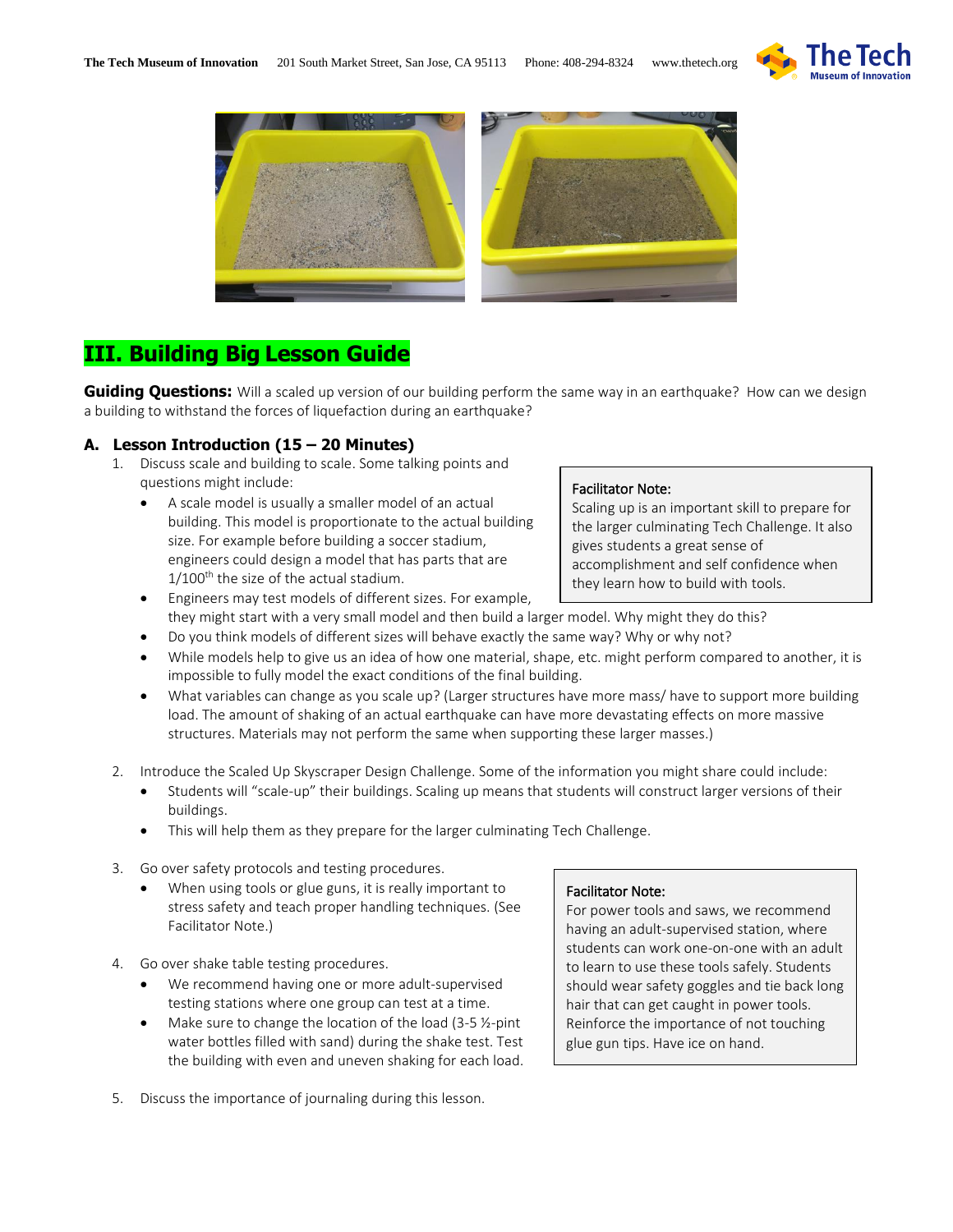

- Have students discuss and agree with their groups what they will document during this next challenge. Give them some time to set up their journal before beginning the challenge.
- For journaling discussion points see Lesson 2, Section III.A.5.
- *Math Option:* Have students perform scale/ratio calculations in their journals. For example, If 1 centimeter on their existing structure is scaled up to 1 inch on their new structure, what would be the measurements of their new version in terms of length, width, depth, etc? (See Lesson 5 for a full lesson on scaling up.)

## **Scaled Up Skyscraper Design Challenge (110 – 120 Minutes)**

1. Introduce Scaled Up Skyscraper Design Challenge. Challenge:

Create scaled up/larger versions of the top part of the buildings built in Lesson 3. (Everything except the base)

### Criteria

- $\bullet$  The building must be between  $3 4$  feet tall.
- The building must have at least three locations to place a load that is the size of three ½-pint water bottles.
- The loads need to be located between 2 and 4 feet high.
- The building must be able to attach to the shake table.

### A building is successful if…

- The building must still be standing after 30 seconds.
- No pieces have fallen off the building after 30 seconds (including the load).
- Roof cannot drift more than 2 inches (measured by the length of the pencil marking)
- The building returns to its original position.

### Constraints

- Budget: Student can only use the materials given to them.
- The building cannot experience roof drift of more than 2 inches (full length of pencil marking).
- *Optional:* Instructor can restrict the amount of glue or adhesive use and/or choose to have students create a budget for materials.
- 2. While students are building their buildings, ask any/all of the following questions:
	- What materials are you using? Why?
	- What type of modifications are you making to ensure your building is safe during an earthquake?
	- How do these materials compare to past lessons? What are some of the advantages and disadvantages of these materials compared to previous materials we've used?

3. As groups test, discuss the following with the group:

- How does your scaled up version of your model compare to your previous version? What was the same in terms of how each performed? What was different? Why do you think this is?
- How does the location of load change the way the roof drifts? Does the roof drift change with the different types of shaking?
- When the shaking is uneven, how does this affect roof drift? What are some things you could do to limit the roof drift when shaking is uneven?
- When the shaking is even, how does this affect roof drift? What are some things you could do to limit the roof drift when shaking is even?

### Facilitator Note:

The larger versions should be harder to stabilize due to higher center of gravity. Structural stability in relation to the location of the load depends on the type of shaking that occurs during an earthquake. Typically, loads that are higher up will cause more roof drift when shaking is even. This can be compensated for by increasing the mass of the bottom of the structure so that the structure itself has a lower center of gravity.

Center of gravity is the point in an object where gravity is concentrated—where the mass/weight is evenly dispersed and all sides are in balance.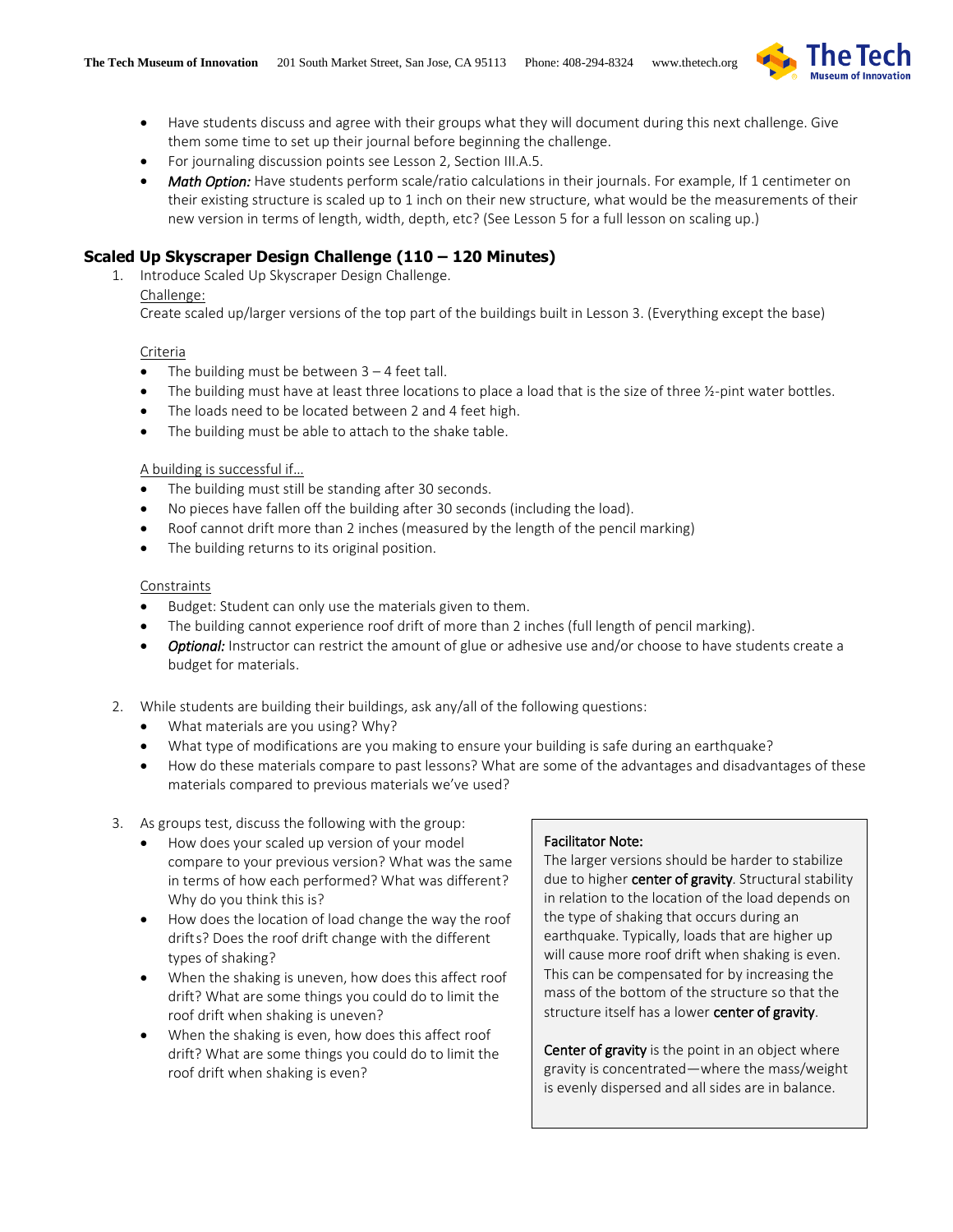

- 4. When students are done building, lead a debrief based on the following questions:
	- What are some strengths of your building designs? How do you know?
	- What are some areas you could work on to improve your building designs? Why?
	- What were some failure points in your design? How can you improve these parts of your design?
	- When shaking is uneven, where is the best place to put the load for the building?
	- When shaking is even, where is the best place to put the load? Why?

## **B. Designing for Liquefaction Challenge (50 – 60 minutes)**

1. Discuss liquefaction. Some talking points might include:

- **.** Liquefaction is when the soil liquefies. This means that the soil starts acting like a liquid. This happens during a powerful earthquake.
- When the soil liquefies it causes the ground to sink or move a lot. As a result liquefaction can cause roads to sink or buildings to collapse.
- 2. Show the following videos that illustrate liquefaction:
	- <http://geology.com/usgs/liquefaction/> (Soil Liquefaction with Dr. Ellen Rathje)
	- <http://www.youtube.com/watch?v=I3hJK1BoRak>
- 3. Discuss retrofitting. Some talking points might include:
	- Seismic retrofitting is when engineers make modifications to an existing building to make it safer.
	- An example of retrofitting would be when engineers added cross-bracing on the outside of older dorm buildings at UC Berkley. (See image:
		- [http://hazardmitigation.calema.ca.gov/hazard\\_mitigation\\_success\\_stories/seismic\\_retrofitting\)](http://hazardmitigation.calema.ca.gov/hazard_mitigation_success_stories/seismic_retrofitting)
	- Since the 1989 earthquake, engineers have retrofitted thousands of buildings in the bay area to make them safer and more likely to withstand a powerful earthquake.
- 4. With the class, brainstorm some ways engineers might retrofit buildings to withstand liquefaction. While students brainstorm these ideas, feel free to write down the ideas on the whiteboard/chalkboard/overhead/computer/paper.
- 5. Present the Liquefaction Design Challenge:

### Challenge

It has just been discovered that students are constructing their skyscrapers in a liquefaction zone. As a result students must retrofit their buildings to be safe in a liquefaction zone.

### Criteria

- The building must support a load of three ½-pint water bottles (3 pounds in total)
- Must use the same building from the Scaled Up Skyscraper design challenge
	- All other criteria and constraints from the previous challenges apply to this challenge. These are listed below:
		- o The building must be between  $3 4$  feet tall.
		- o The building must have at least three locations to place a load that is the size of three ½-pint water bottles.
		- o The loads need to be located between 2 and 4 feet high.
		- o The building must be able to attach to the shake table.
		- o The building must withstand at least 30 seconds on the shake table without structural damage.

### A building is successful if…

- The building is still standing after 30 seconds.
- No pieces have fallen off the building after 30 seconds (including the load).
- Roof does not drift more than 2 inches (measured by the length of the pencil marking)
- The building returns to its original position.

### Constraints

 Students cannot take apart their buildings. They can only add to the building for this challenge.

### Facilitator Note:

You might get a better effect from shaking the liquefaction tray manually. It is easier to get uneven shaking and the force needed to make the sand liquefy. With vigorous, uneven shaking the sand will begin to separate, crack and sink. This is an accurate representation of liquefaction during an earthquake.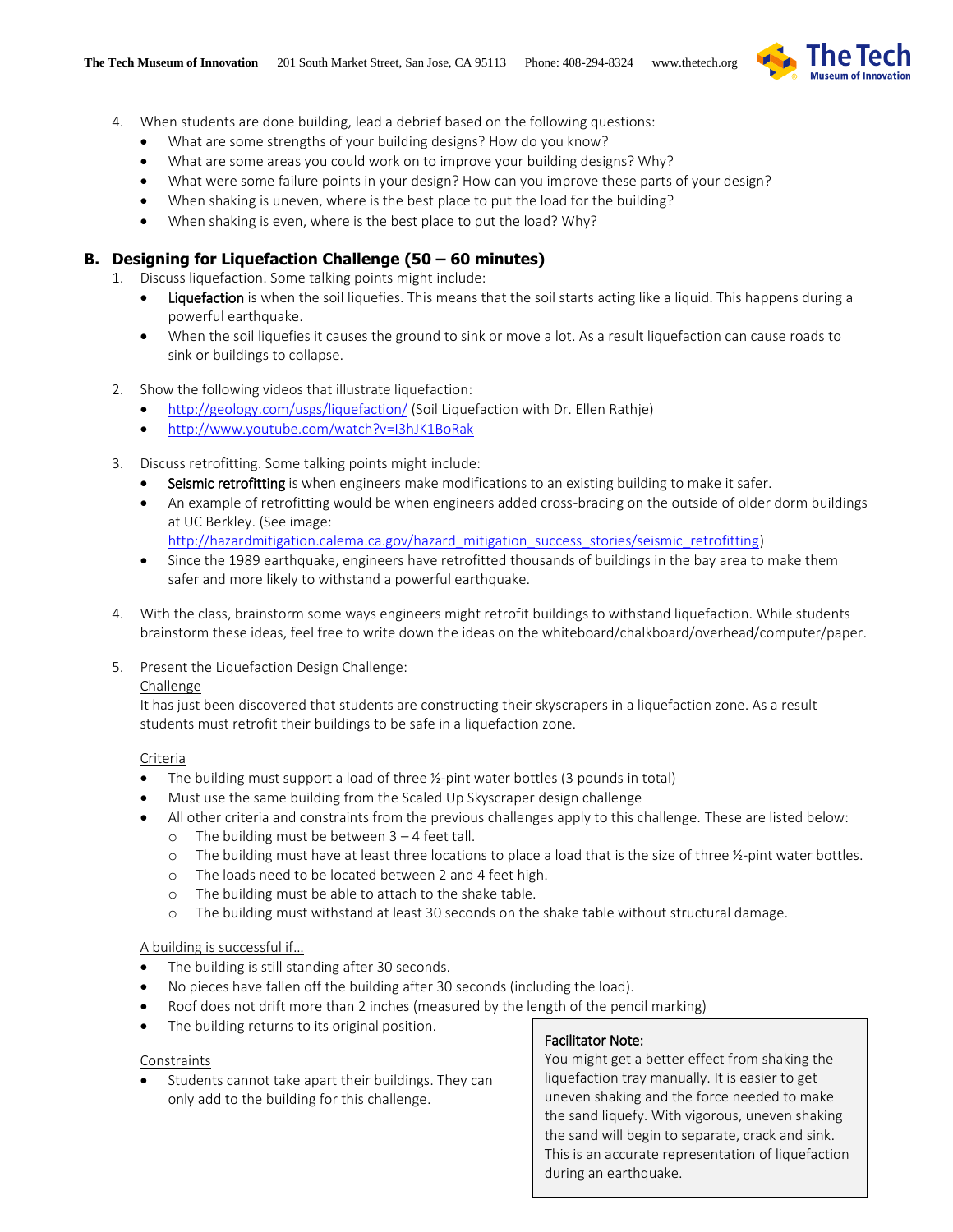

- 6. While students are retrofitting, ask any/all of the following questions
	- Why are you adding this part to your building? Why do you think it will help?
	- What might happen to your building in a liquefaction zone? How will you prevent this from happening?
- 7. Test and share-out individual designs. The following are examples of questions you might discuss during the shareout.
	- What did you notice about how your building behaved in the liquefaction zone? How was this different from how your building performed on a solid surface?
	- Did your building survive the liquefaction zone? Why or why not?
	- What are some things you could do to your building to make it even safer during liquefaction?
- 8. Share building designs that engineers actually use to make buildings safer during liquefaction. Below are some links with examples of building designs that built to withstand liquefaction.
	- <http://www.ce.washington.edu/~liquefaction/html/how/resistantstructures.html>
	- [http://www.betterground.com/index.php?option=com\\_content&view=article&id=172&Itemid=179](http://www.betterground.com/index.php?option=com_content&view=article&id=172&Itemid=179)
- 9. Have students reflect and share out on their designs. Have students share how their designs compare to actual building designs. Some possible questions to ask are:
	- Do you think your building might perform better in an earthquake than actual building designs? Explain.
	- What modifications might you make to your design to help it perform better in a liquefaction zone?

# **IV. Appendices**

### **A. Vocabulary and Background Information**

*The following is the start of a suggested list of words to discuss as you read and discuss with students.*

Center of gravity – the point in an object at which gravity is concentrated. Where gravity is uniform, this is where the mass or weight of an object is evenly dispersed such that all sides are in balance.

Liquefaction – When soil with a higher moisture content liquefies during a strong earthquake. This happens because the shaking from the earthquake creates more space for water and other fluids to fill the gaps in the soil. This decreases the strength of the soil. Liquefaction usually causes a sinking effect on the soil. As a result it causes the ground and whatever is built on it to sink. This phenomenon is explained in more detail at: <http://www.ce.washington.edu/~liquefaction/html/what/what1.html>

Liquefaction resistance structures – Two methods of resisting liquefaction include building a shallow foundation mat and constructing piles embedded deep in the ground. The first method involves constructing a shallow foundation mat for the building to slide on. The mat should be designed to support the building and limit its movement when the soil liquefies. In this design, parts of the structural foundation are built to have strong attachments to adjacent parts. This is also to limit movement during liquefaction. The second method involves constructing a building on piles that are embedded deeper in the ground. These piles are able to flex with the movement of the soils and are rooted in more stable soils deeper in the ground. One drawback to this design is that if liquefaction bends the piles more than expected, the foundation can sink and cause the collapse of the building.

Seismic Retrofitting -A seismic retrofit is when a building is modified to be safer during an earthquake by adding something to the existing structure. Below are some links that give more information and some examples of seismic retrofitting:

- [http://en.wikipedia.org/wiki/Seismic\\_retrofit](http://en.wikipedia.org/wiki/Seismic_retrofit)
- <http://www.earthquakesafety.com/earthquake-retrofitting.html>
- [http://www.oregonlive.com/portland/index.ssf/2011/04/japanese\\_quake\\_spurs\\_demand\\_fo.html](http://www.oregonlive.com/portland/index.ssf/2011/04/japanese_quake_spurs_demand_fo.html)
- [http://hazardmitigation.calema.ca.gov/hazard\\_mitigation\\_success\\_stories/seismic\\_retrofitting](http://hazardmitigation.calema.ca.gov/hazard_mitigation_success_stories/seismic_retrofitting)